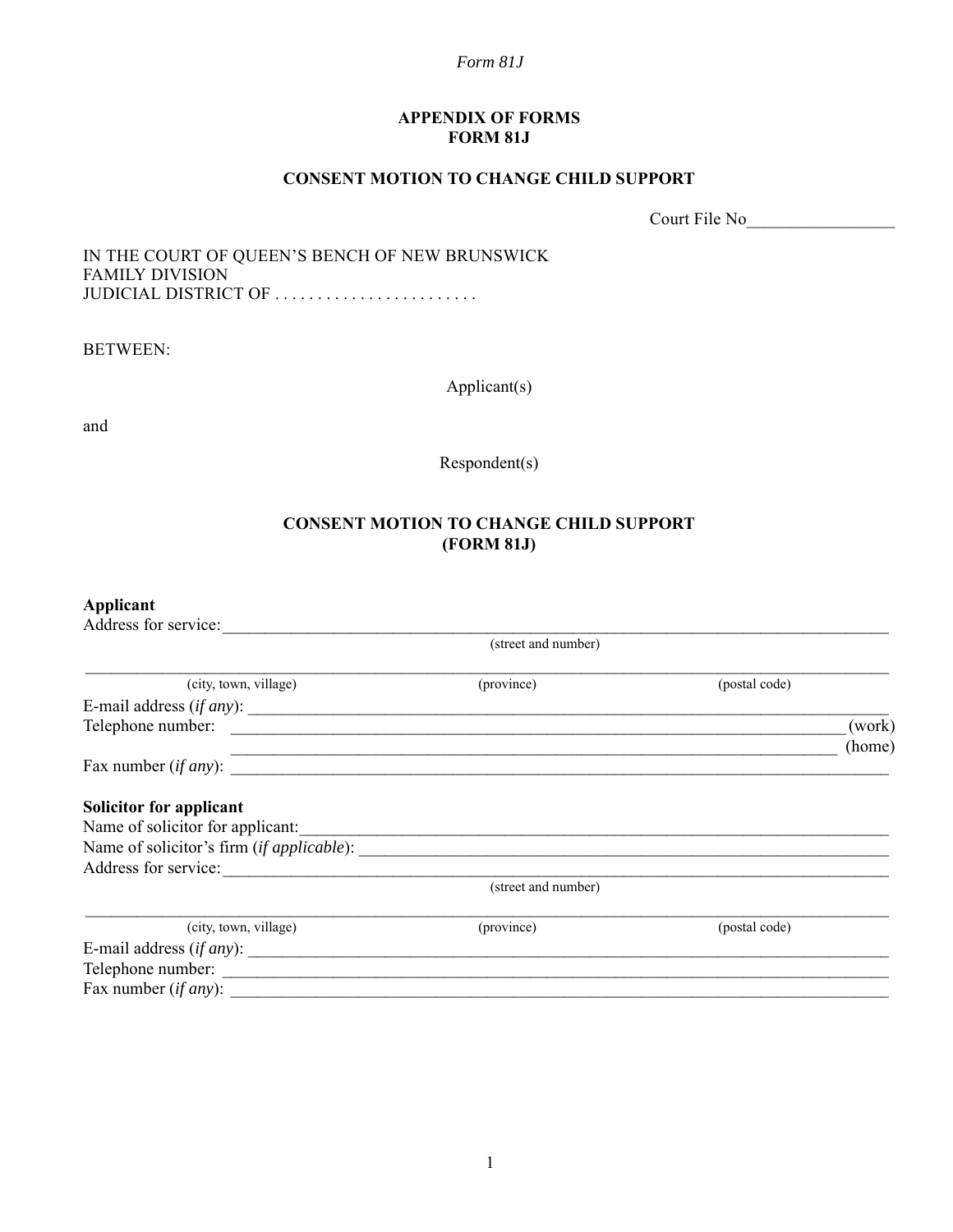### **Respondent**

|                             | (street and number)                                                              |               |        |
|-----------------------------|----------------------------------------------------------------------------------|---------------|--------|
| (city, town, village)       | (province, state, country)                                                       | (postal code) |        |
| E-mail address $(if any)$ : |                                                                                  |               |        |
|                             |                                                                                  |               | (work) |
|                             | ,我们也不能在这里的时候,我们也不能在这里的时候,我们也不能会在这里,我们也不能会在这里,我们也不能会在这里,我们也不能会在这里,我们也不能会不能会不能会不能会 |               | (home) |
| Fax number $(if any)$ :     |                                                                                  |               |        |
| Solicitor for respondent    |                                                                                  |               |        |
|                             |                                                                                  |               |        |
|                             |                                                                                  |               |        |
|                             |                                                                                  |               |        |
|                             | (street and number)                                                              |               |        |
| (city, town, village)       | (province)                                                                       | (postal code) |        |
| E-mail address $(if any)$ : |                                                                                  |               |        |
| Telephone number:           |                                                                                  |               |        |
| Fax number (if any):        |                                                                                  |               |        |

# **\* NOTE: THIS FORM IS USED TO REQUEST A CHANGE TO CHILD SUPPORT UNDER THE** *DIVORCE ACT* **OR THE** *FAMILY LAW ACT***.**

### *Instructions to the Parties:*

## **IF YOU ARE REQUESTING A CHANGE TO A CHILD SUPPORT TERM IN AN AGREEMENT THAT HAS NOT ALREADY BEEN FILED WITH THE COURT UNDER SECTION 79 OF THE** *FAMILY LAW ACT***, YOU MUST FILE THE AGREEMENT BEFORE BRINGING THIS CONSENT MOTION TO CHANGE CHILD SUPPORT.**

## **EACH OF YOU SHOULD CONSIDER GETTING A SOLICITOR'S ADVICE BEFORE SIGNING THIS CONSENT.**

### **TO THE COURT:**

**This Motion to Change Child Support is filed by the parties with the consent of the applicant and the respondent.**

### **We ask the court to make the order requested in this motion by relying on this form only.**

**1.** We know that each of us has the right to get advice from his or her own solicitor about this proceeding and understand that signing this consent may result in a final court order that will be enforced.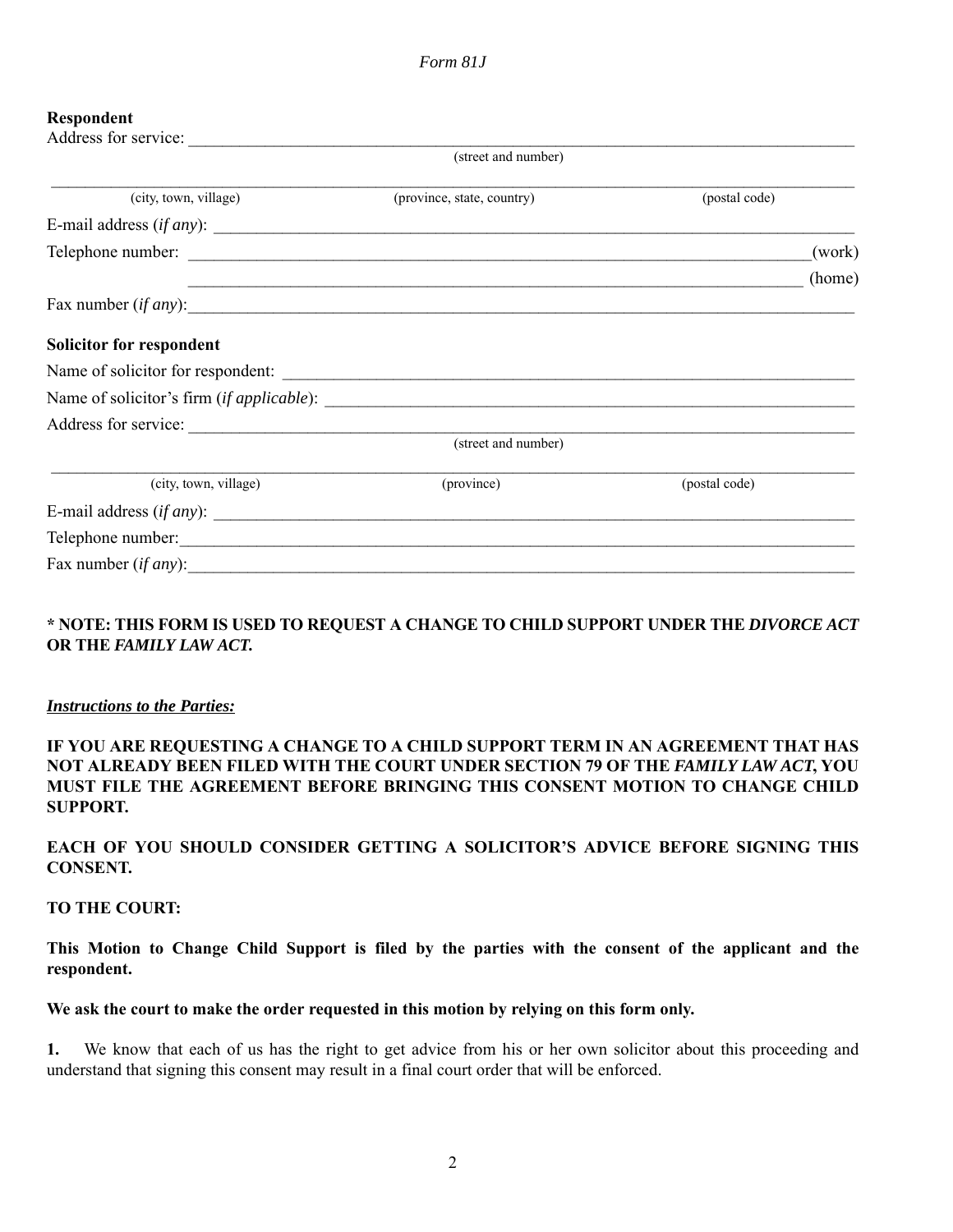| Form 81.J |  |
|-----------|--|
|           |  |

|                                                                                                                                                                                                                                                  |  | Signature of Applicant                                           |
|--------------------------------------------------------------------------------------------------------------------------------------------------------------------------------------------------------------------------------------------------|--|------------------------------------------------------------------|
|                                                                                                                                                                                                                                                  |  | Signature of Respondent                                          |
| <b>SOLICITORS' CERTIFICATES</b><br>3. My name is: complied with the requirements of and I am the solicitor for the applicant. I certify that I have<br>$\Box$ section 6 of the Family Law Act.<br>$\Box$ section 7.7 of the <i>Divorce Act</i> . |  |                                                                  |
|                                                                                                                                                                                                                                                  |  |                                                                  |
|                                                                                                                                                                                                                                                  |  | Signature of Solicitor for the Applicant                         |
| 4. My name is: $\frac{1}{\sqrt{1-\frac{1}{2}}}\left\vert \frac{1}{2}+1\right\rangle$<br>complied with the requirements of<br>$\Box$ section 6 of the Family Law Act.<br>$\Box$ section 7.7 of the <i>Divorce Act</i> .                           |  | and I am the solicitor for the respondent. I certify that I have |
|                                                                                                                                                                                                                                                  |  |                                                                  |
|                                                                                                                                                                                                                                                  |  | Signature of Solicitor for the Respondent                        |
| We have attached the existing agreement or order for child support and request the court to make an order that<br>5.<br>changes that order or agreement as set out below.                                                                        |  |                                                                  |
| Check the following box(es) that apply:<br>The total annual income of the person paying support is $\$<br>6.                                                                                                                                     |  |                                                                  |
| The payer<br>is not<br>self-employed.<br>$\Box$<br>is<br>$\Box$                                                                                                                                                                                  |  |                                                                  |
|                                                                                                                                                                                                                                                  |  |                                                                  |

- $\square$  Most recent income tax return
- $\Box$  Most recent notice of income tax assessment
- $\Box$  Current pay stub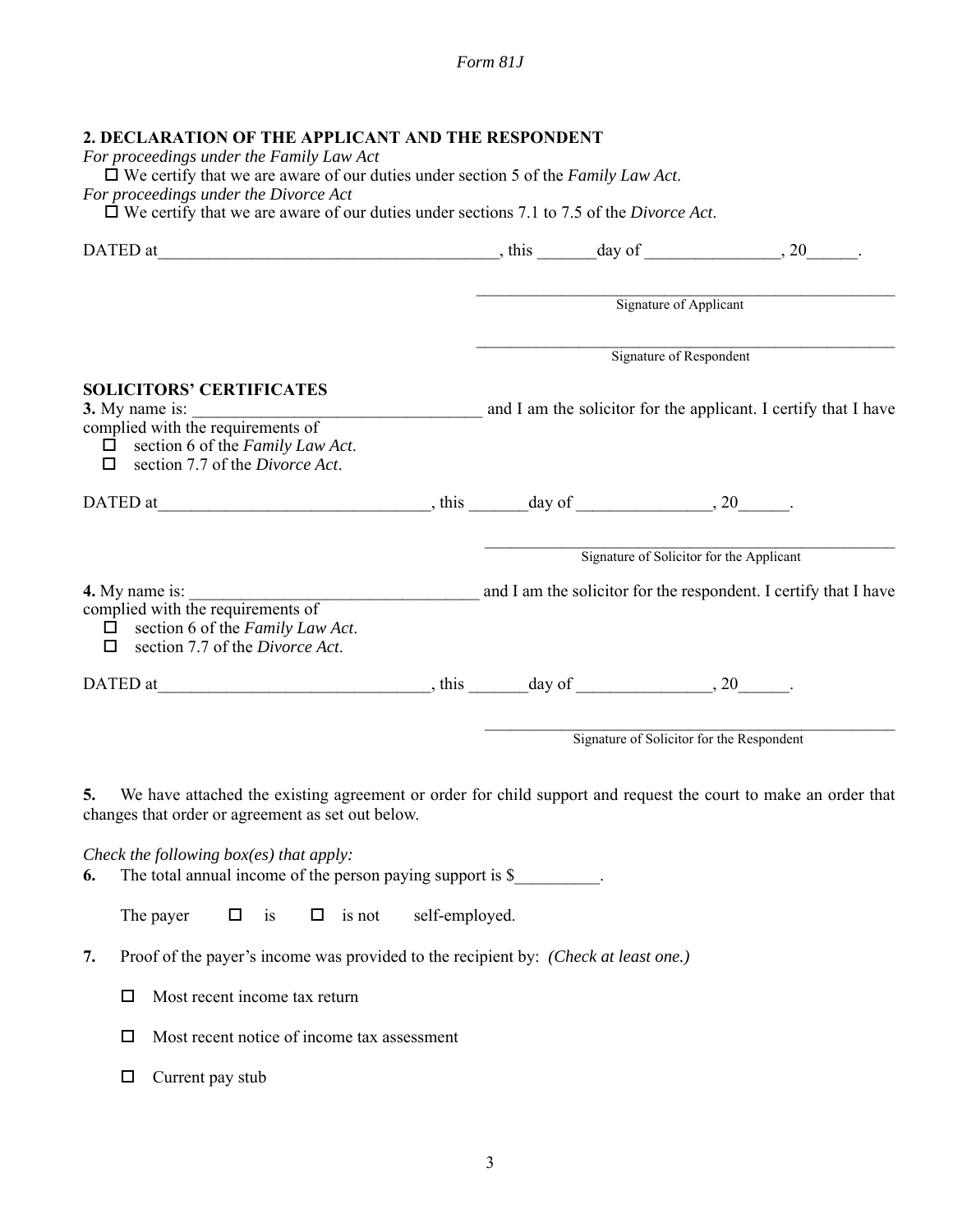- □ Business records
- □ Other *(Provide details.)*
- **8.**  $\Box$  (*Name of party*)  $\Box$  (*Name of party*)  $\Delta$  the amount of  $\hat{\mathcal{S}}$  are month for the following child(ren) (*name(s) and birth date(s) of child(ren)*)  $\mathcal{L}_\mathcal{L} = \{ \mathcal{L}_\mathcal{L} = \{ \mathcal{L}_\mathcal{L} = \{ \mathcal{L}_\mathcal{L} = \{ \mathcal{L}_\mathcal{L} = \{ \mathcal{L}_\mathcal{L} = \{ \mathcal{L}_\mathcal{L} = \{ \mathcal{L}_\mathcal{L} = \{ \mathcal{L}_\mathcal{L} = \{ \mathcal{L}_\mathcal{L} = \{ \mathcal{L}_\mathcal{L} = \{ \mathcal{L}_\mathcal{L} = \{ \mathcal{L}_\mathcal{L} = \{ \mathcal{L}_\mathcal{L} = \{ \mathcal{L}_\mathcal{$

with payments to begin on (*date*) example.

**9.**  $\Box$  This amount is the table amount listed in the Child Support Guidelines.

 $\Box$  This amount is more than the table amount listed in the Child Support Guidelines.

 $\Box$  This amount is less than the table amount listed in the Child Support Guidelines for the following reasons: *(Give details.)*

**10.** Starting on (*date*) \_\_\_\_\_\_\_\_\_\_\_\_\_\_\_\_\_, (*name of party*) \_\_\_\_\_\_\_\_\_\_\_\_\_\_\_\_\_\_\_\_\_\_\_\_\_\_ shall pay to (*name of party*) the amount of \$ for the following special or extraordinary expenses:

| <b>Child's Name</b> | <b>Type of Expense</b> | <b>Total Amount</b><br>of Expense | <b>Payer's Share</b> | <b>Terms of Payment</b><br>(frequency of payment,<br>date due, etc.) |
|---------------------|------------------------|-----------------------------------|----------------------|----------------------------------------------------------------------|
|                     |                        | ⋒<br>D                            | J                    |                                                                      |
|                     |                        | ۱D                                | ۰D                   |                                                                      |
|                     |                        | D                                 | Φ                    |                                                                      |
|                     |                        | ٨D                                | ۱D                   |                                                                      |
|                     |                        | Φ                                 | Φ                    |                                                                      |

*(Complete sections 11 and 12 only if the parties are agreeing to special or extraordinary expenses.)* **11.**  $\Box$  The recipient's total annual income is  $\$\$ .

- **12.** Proof of income for the recipient was provided to the payer by: *(Check at least one.)*
	- $\Box$  Most recent income tax return
	- $\Box$  Most recent notice of income tax assessment
	- $\Box$  Current pay stub
	- $\square$  Business records
	- □ Other *(Provide details.)*